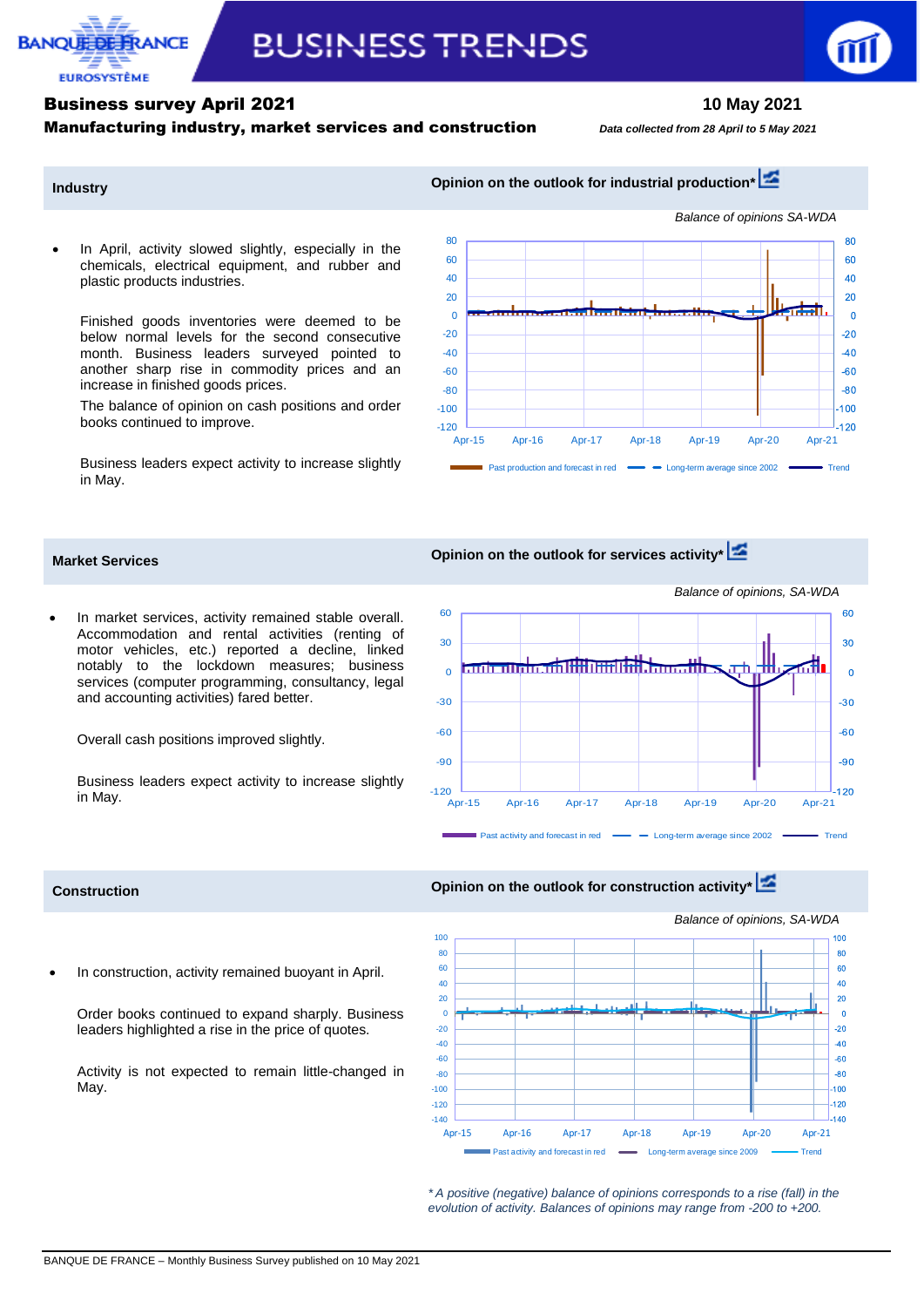



#### **Period under review: April 2021**

|                               | <b>Jun-20</b>  | $Jul-20$       | Aug-20               | Sep-20         | Oct-20         | <b>Nov-20</b>  | $Dec-20$ | $Jan-21$ | Feb-21         | Mar-21         | Apr-21                  | $May-21$ |
|-------------------------------|----------------|----------------|----------------------|----------------|----------------|----------------|----------|----------|----------------|----------------|-------------------------|----------|
| Change                        |                |                |                      |                |                |                |          |          |                |                |                         | Forecast |
| Production                    | 34             | 19             | 13                   | -6             | $\overline{7}$ | 6              | 16       | 3        | 7              | 14             | 9                       | 4        |
| <b>Deliveries</b>             | 30             | 19             | 13                   | $\mathbf 0$    | 8              | $\overline{7}$ | 11       | 6        | $\overline{7}$ | 14             | 11                      |          |
| <b>Total orders</b>           | 21             | 16             | 11                   | $\overline{2}$ | 4              | 7              | 10       | 11       | 11             | 19             | 17                      |          |
| Staff                         | $-1$           | $\overline{0}$ | $-1$                 | $\mathbf{1}$   | $\mathbf{0}$   | $-1$           | $-1$     | 1        | $\mathbf{1}$   | $\overline{2}$ | $\overline{\mathbf{3}}$ |          |
| Final goods prices            | $-1$           | $\mathbf 0$    | $\mathbf 0$          | 0              | 1              | 1              | 2        | 1        | 5              | 7              | 11                      |          |
| Commodity prices              | $-2$           | $-1$           | $\blacktriangleleft$ | $\overline{2}$ | $\overline{4}$ | 5              | 6        | 12       | 18             | 24             | 29                      |          |
| Level                         |                |                |                      |                |                |                |          |          |                |                |                         |          |
| Order books                   | $-18$          | $-15$          | $-13$                | $-10$          | -9             | -6             | $-4$     | $-1$     | 5              | 15             | 20                      |          |
| Inventories of finished goods | 3              | $\mathbf{1}$   | 2                    | $\overline{0}$ | $\mathbf{0}$   | $-1$           | $-1$     | $-2$     | $\overline{0}$ | $-2$           | $-3$                    |          |
| Capacity utilisation rate     | 69.7           | 71.9           | 75.4                 | 73.0           | 73.0           | 73.1           | 74.6     | 75.7     | 76.9           | 79.8           | 80.5                    |          |
| Cash positions                | $\overline{7}$ | 6              | 8                    | 10             | $\overline{7}$ | 11             | 14       | 15       | 17             | 20             | 22                      |          |

# **Manufacturing industry**

# **Market Services**

|                  | $Jun-20$ | $Jul-20$    | Aug-20 | Sep-20         | Oct-20      | <b>Nov-20</b> | Dec-20 | $Jan-21$ | Feb-21      | Mar-21 | Apr-21         | $May-21$ |
|------------------|----------|-------------|--------|----------------|-------------|---------------|--------|----------|-------------|--------|----------------|----------|
| <b>Change</b>    |          |             |        |                |             |               |        |          |             |        |                | Forecast |
| Activity         | 39       | 20          | 5      | 2              | $-2$        | $-23$         | 9      | 5        | 5           | 18     | 17             | 8        |
| Aggregate demand | 38       | 18          | 6      | $\overline{2}$ | $-1$        | $-21$         | 10     | 5        | 6           | 19     | 20             |          |
| Prices           | 0        | $\mathbf 0$ |        | 0              | $-1$        | $-1$          | $-1$   | $-1$     | $-2$        | 0      | $\mathbf 0$    |          |
| Staff            | $-2$     | 2           | 1      | $-3$           | $-2$        | $-3$          | 1      | $-1$     | $\mathbf 0$ | 2      | $\overline{2}$ |          |
| Level            |          |             |        |                |             |               |        |          |             |        |                |          |
| Cash positions   | -1       | 1           | 5      | 4              | $\mathbf 0$ | $\mathbf 0$   | 4      | 8        | 7           | 11     | 13             |          |

# **Construction**

|                         | $Jun-20$    | $Jul-20$       | Aug-20      | $Sep-20$    | Oct-20      | <b>Nov-20</b> | Dec-20 | $Jan-21$       | Feb-21 | $Mar-21$       | Apr-21 | $May-21$     |
|-------------------------|-------------|----------------|-------------|-------------|-------------|---------------|--------|----------------|--------|----------------|--------|--------------|
| Change                  |             |                |             |             |             |               |        |                |        |                |        | Forecast     |
| Activity                | 42          | 10             |             | $-1$        | $-3$        | $-3$          | 6      | 2              | 0      | 28             | 14     | $\mathbf{2}$ |
| <b>Estimates prices</b> | $\mathbf 0$ | $\overline{0}$ | $\mathbf 0$ | $\mathbf 0$ | $\mathbf 0$ | $\mathbf 0$   | $-1$   | $\overline{1}$ | 3      | $\overline{4}$ | 10     |              |
| Staff                   | 4           | 3              | 3           | $\mathbf 1$ | 2           | 2             | 2      | 3              | 3      | 4              | 3      |              |
| Level                   |             |                |             |             |             |               |        |                |        |                |        |              |
| Order books             | 14          | 15             | 14          | 13          | 10          | 13            | 17     | 18             | 22     | 28             | 32     |              |

Notes :

A positive (negative) balance of opinions corresponds to a rise (fall) in the corresponding variable.

The last point corresponds to the business leaders' opinions of short-term production or activity forecasts.

 The series are revised on a monthly basis. These revisions take into account additional gross data and the evolution of the seasonal and working-day adjustment depending on the latest available data.